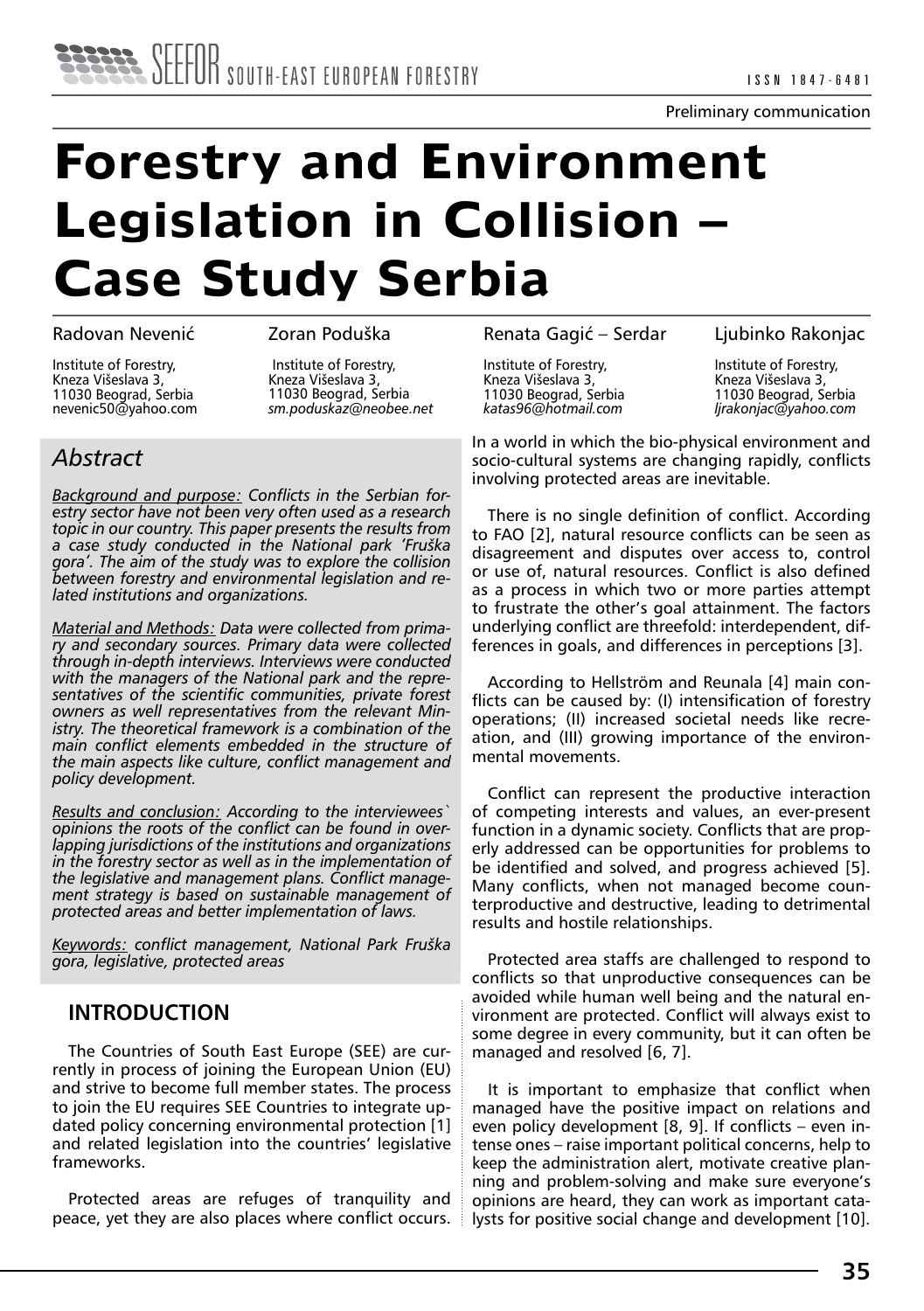As the previous research on forest conflicts is limited or non-existent in the SEE region and on the other hand the forest policies in each of the countries are in stages of development, the issue of conflicts can be very significant in identifying the range of interests and related conflicts of different broad stakeholder groups.

# **MATERIALS AND METHODS**

Fruška Gora is an isolated, narrow, low island mountain in Pannonia plain. The area in which is situated is 80 km long. Its location, specific geological history and different microclimatic conditions make it very interesting and important to science. In 1948 the government of Pupils Republic of Serbia founded state enterprise called Pupils excursion-place centered in Sremska Kamenica. The aim of this company was establishment, usage and forest complex management for mass picnics and tours of people, together with other tasks for which the forest management unit is competent. In 1952 the first forest management unit basic document has been done, by terrain section of Ministry of forestry. In that time, localization of excursion places has been done, together with landscape architecture, building of roads, footpaths, drink fountains, desks and benches. In 1960, a law proclaiming the Fruska Gora a National Park (NP) was passed. The borders have largely remained the same till today and mark a territory of 25 520.00 hectares [11].

NP "Fruška gora" was chosen deliberately, because in this type of protected areas overlapping jurisdiction with regard to forest management between sectors of forestry and nature protection is present.

NP "Fruška gora" is obliged to respect several lows, regarding National parks, forestry, environmental protection, water, fishing, hunting, tourism, cultural heritage, planning and construction, geological researching and mining.

Managing of NP is under the several Laws and regulations, such as:

- a. Law on National Parks (Official Gazette Republic of Serbia No 39 from 31st May 1993);
- b. Environmental protection law (Official Gazette Republic of Serbia No 66/91 and 135/04);
- c. Law on Forestry (Official Gazette Republic of Serbia No 30/10);
- d. Spatial Plan of National Park Fruška Gora (Official Gazette of Province Vojvodina 16/04 from 27th August 2004)
- e. Management Plan (Faculty of Forestry, Belgrade 2006.)

The objectives of this research were to identify the most important conflicts and to deduce are identified conflicts managed properly? This research was conducted at NP "Fruška gora" in Serbia as well parallel similar protected areas in the five countries in SEE region: Albania, Bosnia and Herzegovina, Croatia, and Macedonia. Each country has one or two case studies.

For that reason the specific open questionnaire was designed and executed in all cases [12]. Questionnaire was designed to capture all four important elements of the conflicts (content, procedure, relations and culture) in targeted group of actors involved in management of protected areas (PA), in government and in related conflicts as well. The data collected through face to face interviews was our primary data. Interviewees were employees in institutions directly or indirectly involved management of PAs Target groups were: employees from the governmental institution related to forestry and nature conservation; public enterprises for forestry; local administration; private

| TABLE 1 |                                                           |  |  |  |
|---------|-----------------------------------------------------------|--|--|--|
|         | List of the interviewees in the case study NP Fruška gora |  |  |  |

| <b>No</b> | Organisation                                                                          | Education                |
|-----------|---------------------------------------------------------------------------------------|--------------------------|
| 1.        | National Park "Fruška gora"                                                           | Graduate Forest Engineer |
| 2.        | National Park "Fruška gora"                                                           | Graduate Forest Engineer |
| 3.        | National Park "Fruška gora"                                                           | Graduate Forest Engineer |
| 4.        | University of Novi Sad, Faculty of Science, Department<br>of Ecology                  | <b>BSc Ecology</b>       |
| 5.        | Ministry of Agriculture, Forestry and Water<br>Management, Republic Forest Inspection | Graduate Forest Engineer |
| 6.        | Ministry of Agriculture, Forestry and Water<br>Management                             | <b>BSc Economics</b>     |
| 7.        | Forest community "Beočin"                                                             | Graduate Forest Engineer |
| 8.        | Forest community "Beočin"                                                             | <b>Vocational school</b> |
| 9.        | Forest community "Beočin"                                                             | <b>BSc Lawyer</b>        |
| 10.       | Institute for forest protection, Novi Sad                                             | Graduate Forest Engineer |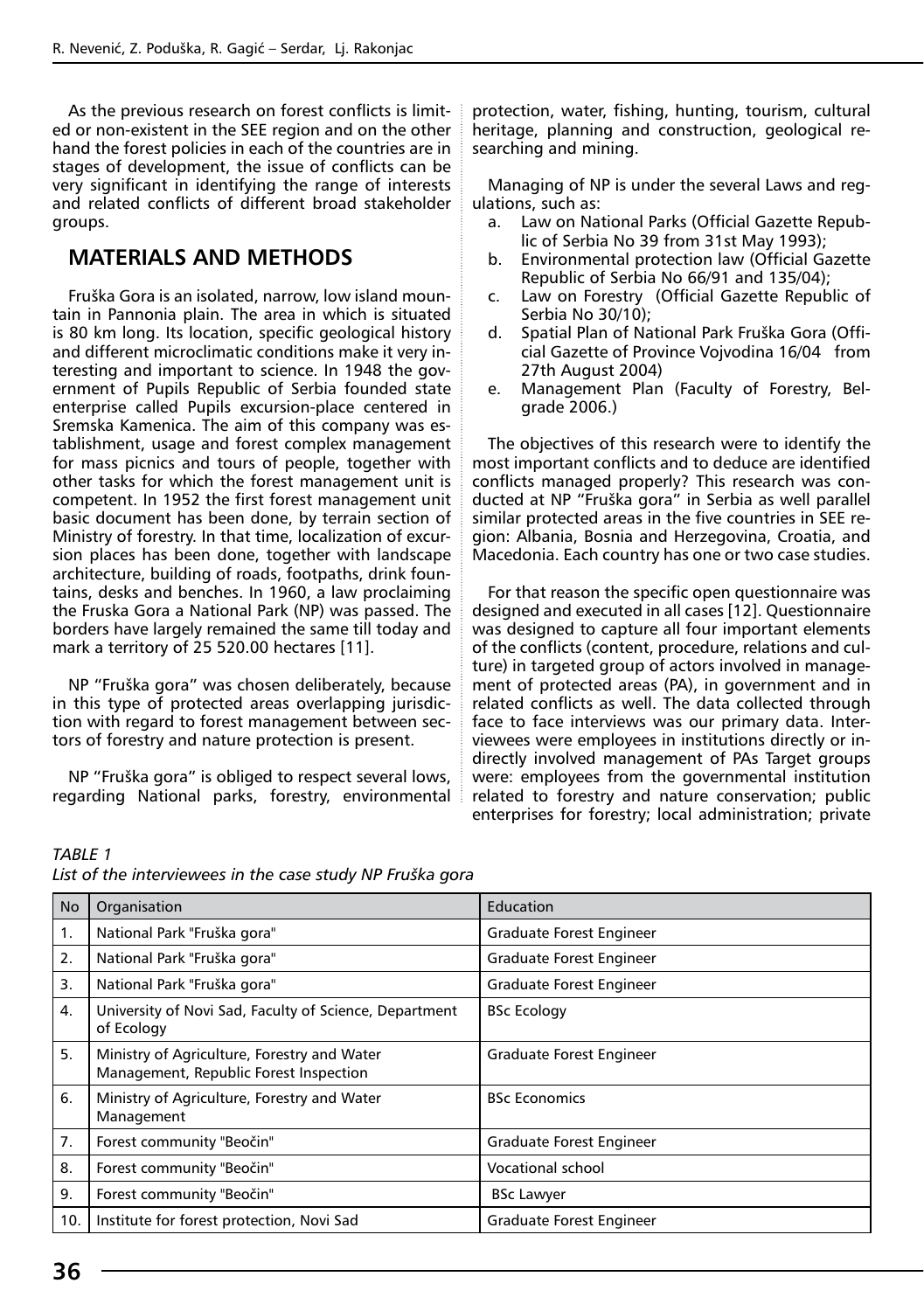forest owners association; protected area administration; scientific institutions.

Since this is the qualitative research there is no strict rule defining the number of interviewees. Researchers take account of the saturation and repetition of the same data and answers and based on that define the number of interviews. Number of case study interviews is presented in the Table 1.

The respondents were asked main questions: are there any conflicts in forestry sector, how the conflicts are managed, how should an organization react to the conflict and did conflicts initiate any changes in your organization and policy process [12]?

Beside the data collected from the interviews all additional data related to the specific case study were collected. Additional data included: documentation, archival records, text analysis, interviews and surveys, direct observations, participant observation and physical artifacts. Main source of information about: behavior, opinion and, values were answers to the open questions which were analyzed qualitatively. This was supported with information on knowledge, educational background and demographics characteristic of the interviewees.



*FIGURE 1 Progressive triangle*

# **THEORETICAL FRAMEWORK**

Theory defines the conflict in the different ways, using the different terms to explain the word "conflict". The terms such as: struggle, pressure, opposition, aspirations, interaction, cooperation, rivalry, competition are frequently used in the defining of the conflict situation. The theory conflict management framework created by Walker and Daniels [3] includes three elements: substance, process and relations (Figure 1).



*FIGURE 2 Theoretical framework*

Three elements of conflict also named Progressive triangle and also occurs during the management of conflict. The substance and process are tangible elements of conflict where the relations are based on the personal way of the understanding things. Theoretical framework used is Walker and Daniels [3] is embedded into theoretical framework of Eeva Hellström [10] adding to the theoretical framework fourth important cultural element (Figure 2).

By recognizing major forestry/environmental conflicts in the country, with its themes, actors and intensity, defining its tangibility, it is possible to portrait also conflict management in a triangle of three interrelated dimensions - substance, procedure and relationships - and it will illustrate a number of things regarding various stakeholder's attitudes toward their view on impact on policy development, in order to allow stakeholders meaningful voice in the process.

Since the factor of the "ideal culture" plays an important role for each stakeholder in recognizing selfinterests, it can be applied towards an in-depth analysis of interests.

Upon the basis of improved information a process of "rethinking" is to take place, serving to alleviate the conflict [13].

Conflict management strategies must account for the particular situation in which a conflict occurs. But, complex conflict situations can never be resolved, but they can be managed well, so that the conflict situations do not become destructive. So, the term management is a broad notion that includes, but does not require resolution. It is the way of situation improvement [3].

The role of conflict in actor identity and problem definition: Missing from the discussion so far is the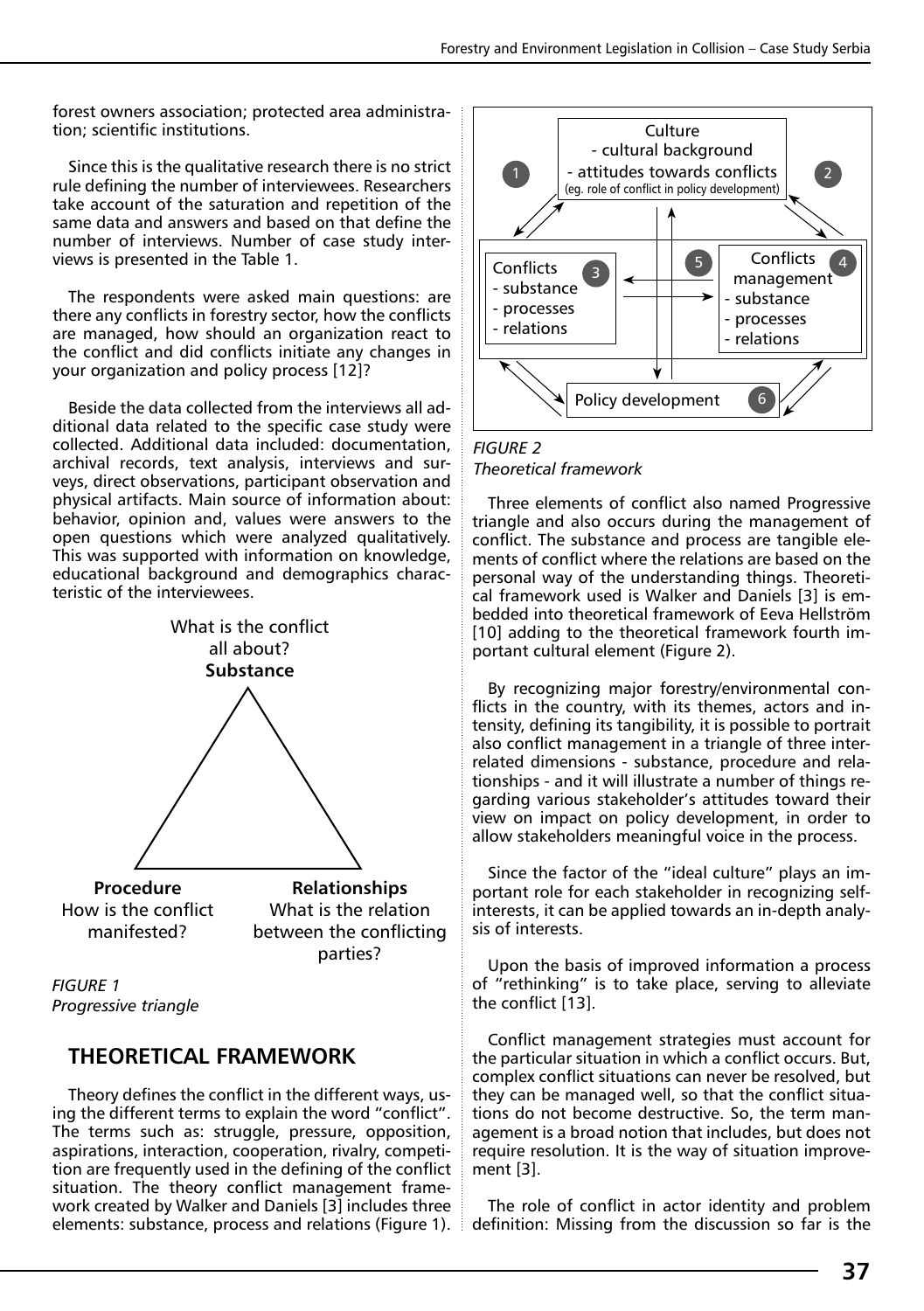recognition of the importance and contribution of social conflict in political discussion. Often conflict is viewed as a destructive force that should be reduced or eliminated. However, without conflict actors cannot define themselves. Actors define themselves in relation to others and "other" is recognized through recognition of difference. Thus, the recognition of difference leads to the establishment of boundaries between "self" and "other" [14].

#### **RESULTS**

The results are divided into groups of elements determining conflict, conflict management elements as well as cultural background and policy development, issues directly affecting or affected by the conflicts.

#### **1. Conflict and conflict determinants**

Regarding theoretical dividing upon conflict elements, the analyses is set in order according to the gathered data and therefore the substance determining issues, the process indicators as well as the relations defining the conflict.

#### **Substance as a conflict element**

From the data gathered with the interviews, can be concluded that majority of conflicts arise between public and private sector. Some data regarding conflict elements results and therefore for this case study more data besides substance, as well as conflict stage, its beginning and lifespan, main actors involved within conflict, the jurisdiction over the conflicting issue and the powerfulness of the main actors, presented below within the Table 2.

From the data (Table 2), we can see that conflict have appeared years ago and are still existing. For most of them the causes of appearance are as a result of the new ongoing ecological/environmental initiatives.

positive answer and NP offer a service of the maintenance of the meadow. The price of the service was much higher than the financial solvency of the forest community. Therefore the limit of the right to use the private property was imposed, and in turn the expensive service of the maintained was offered.

Overlapping legislation, struggle for competencies, different interests, values and attitudes of forestry and nature conservation sector is likely source of this conflict.

#### **Common denominators**

In NP ''Fruška Gora''case study differing management objectives are the key issue. Therefore, these can refer to the values of the conflicting issues (forestry-nature conservation) and interests of the opposed parties [15].

There are several lows, regarding National parks, forestry, environmental protection, water, fishing, hunting, tourism, cultural heritage, planning and construction, geological researching and mining, to be respected. Beside that the restitution process is about to start and will open new possible areas of conflicts where about 50 % of forest areas should be given back to the old owners. The overlapping of several laws consequently lead to poor law enforcement, which could result with new problems sousing new conflicts. This puts parties on the field in more complex situation that before, without proper tools to manage it.

#### **2. Process**

Ministries responsible for protected areas has jurisdiction over the substance of the conflict. National parks are good examples of areas where various and mutually interdependent stakeholders with differing interests and attitudes struggle to achieve their goals.

| Case<br>study          | Conflict substance                                       | Beginning /<br>Duration of conflict | Main actors<br>(stakeholders)                 | Stage of<br>conflict | Jurisdiction<br>over<br>conflict      | More<br>powerful<br>actor             |
|------------------------|----------------------------------------------------------|-------------------------------------|-----------------------------------------------|----------------------|---------------------------------------|---------------------------------------|
| SER-<br>Fruska<br>Gora | meadow maintenance<br>between PFOs and<br>NP Fruska gora | NP proclamation<br>(1960) / Ongoing | NP Fruška gora,<br>PFOA "Sumska<br>zaiednica" | latent<br>stage      | Institute<br>for Nature<br>Protection | Institute<br>for Nature<br>Protection |

The substance is disagreement about the management of the meadow. The meadow is privately owned by Forest community ''Beočin''. The meadow is favorite picnic place of the citizens of town Novi Sad. On the other hand it is the site of numerous protected and rare herbaceous species. The owners intend to fulfill the tourist offer by proper open-air equipment and other serviceable for tourists. This requirement was sent to the Institute of Nature Protection and to the administration of NP ''Fruška Gora''. There are no There are significant changes in management of privately owned forests and forest land. The new management plan for Management unit of Forest community ''Beočin'' was made in year 2007.

#### **3. Relations**

The main conflict in this case study is between public forestry and environmental sector, public and private sector. The level of trust between the primary

*TABLE 2*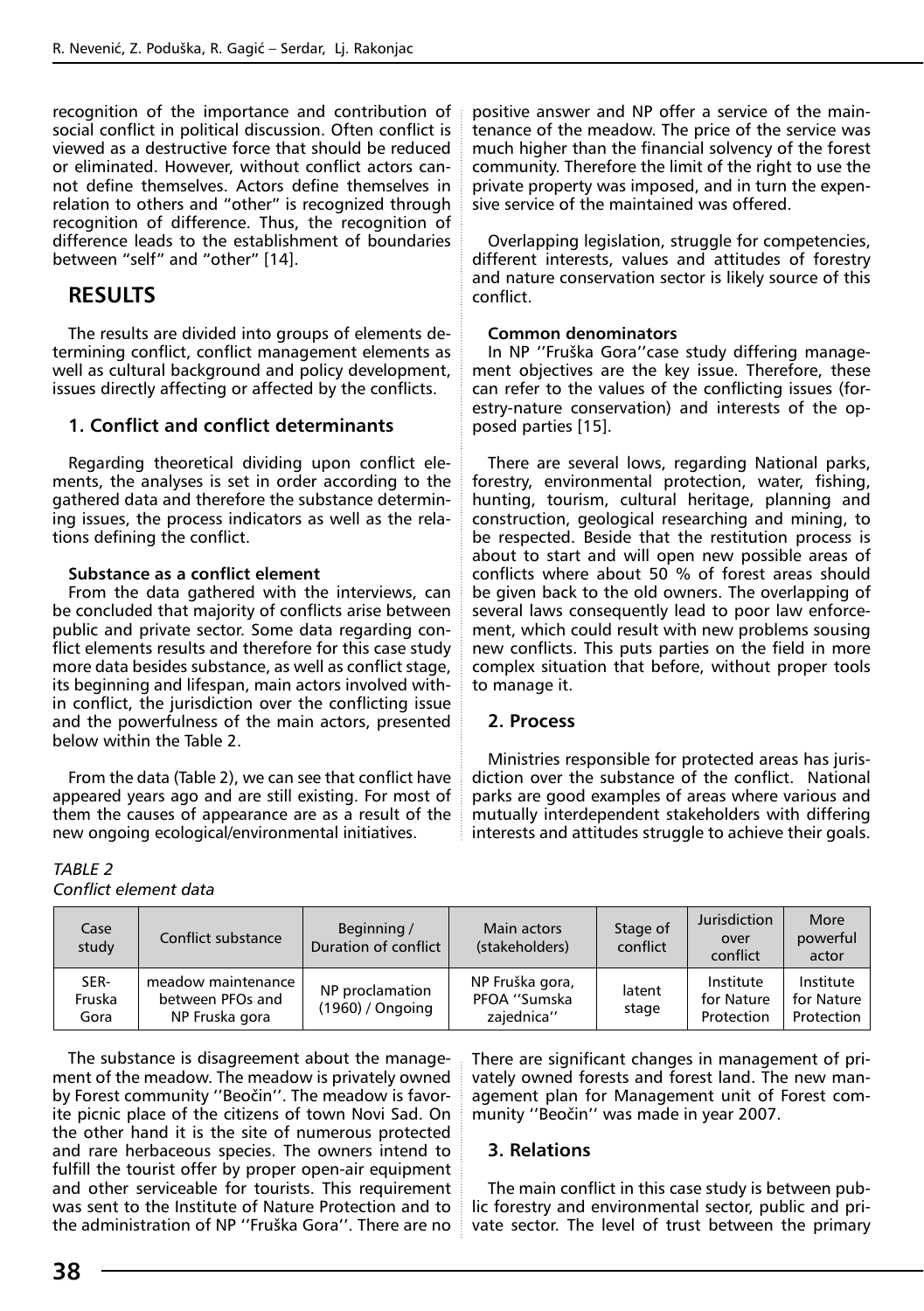| Case<br>study | Conflict<br>substance                                           | CM strategy                           | Primary<br>actors                           | Power is on<br>the side of | Professional<br>background       | Organizational<br>culture              | Actor attitudes<br>towards<br>conflict               |  |
|---------------|-----------------------------------------------------------------|---------------------------------------|---------------------------------------------|----------------------------|----------------------------------|----------------------------------------|------------------------------------------------------|--|
| SER-FRU       | meadow<br>maintenance,<br>different<br>management<br>obiectives | Avoidance /<br><b>Competitiveness</b> | <b>NP</b><br>Fruška<br>Gora,<br><b>PFOA</b> | NP Fruška<br>gora          | NP-foresters<br>PFOA-<br>various | NP-traditional,<br><b>PFOA-various</b> | NP perceives no<br>conflict.<br>PFOA-<br>traditional |  |

*TABLE 3 Conflict management elements data outlined per case studies*

parties in these cases varies from distrust or very low level of trust, and that can be seen from answers of the interviewees in all countries.

Primary parties in conflict are: NP ''Fruska gora'', Institute for Nature Protection and Forest community ''Beočin''. Secondary parties are: Ministry of Agriculture, Forestry and Water Management, Ministry of Spatial Planning.

The conflict is, according to interviewees, in the latent phase hidden from public view. Relations consist of dialogue, cooperation and participation of all parties in management of protected area.

# **4. Conflict management and conflict man- agement determinants**

At the time when the conflict is determined usually subsequently follow up activities towards solving or mitigating the appeared situation. There is variety of activities that can be undertaken in that direction and usually depends on the actor's choices and more or less of the conflict environment attitude and the given situation. Within the Table 3 the conflict management components and the analyzed elements are present.

'The management and solution of the collision between forestry and environmental sector legislation depends to inter-sectoral cooperation. There is obviously lack of collaboration as different view of nature protected area maintenance, process through which parties who see different aspects of a problem can constructively explore their difference and search for solutions that go beyond their own limited vision of what is possible.

#### **4.1. Substance**

Evidently there are great number of laws and regulations related to the same area. By interpreting and judging them as such, each of the sectors can in theory justify its activity. In practice, it causes misunderstanding, disagreements and even the open conflict between interests of the Association of Private Forest Owners and nature protection requirements.

#### **4.2. Process**

Although the development of transparent and participatory structures for governing natural resources is an essential step, the process side of conflict management is advance stage. The cooperation between administration of NP and Forest Community result in extraction unique forest management unit, privately owned. Management of this specific Unit differs from management of NP as a whole.

#### **4.3. Relations**

Conflict management was carried out by Secretariat for Environmental Protection and Sustainable Development who are in the same time stakeholders in the protected areas.

Constructing an environment in which conflicts over natural resources can be dealt with productively will also require new structures and processes for governing natural resources management decisions. Changes to national policies and legal frameworks are needed to accommodate the development of relations between institutions and organizations at various levels. The critical problem is incapacity of stakeholders to provide transparency and accountability to community-based organizations.

## **5. Cultural background**

Employees in PFEs with different professional background as conflict parties show differing attitudes to conflicts. Some of them deny the very existence of the conflict some do find conflicts neither negative, nor completely positive.

Traditional values are reflected in the attitudes of the management of the NP as well as in the attitudes of the members of the Forest community. The interviewees from NP use the phrases about "necessity and superiority of the forestry profession in the management of the protected area" since "only foresters have the sufficient scope of knowledge and skills" which can be appropriately used in the management of the NP. The members of the Forest community emphasize the long tradition in management of same forests.

## **6. Policy development**

In case study there have been no policy changes made, during or after the conflict management. Some improvement with regard to communication is